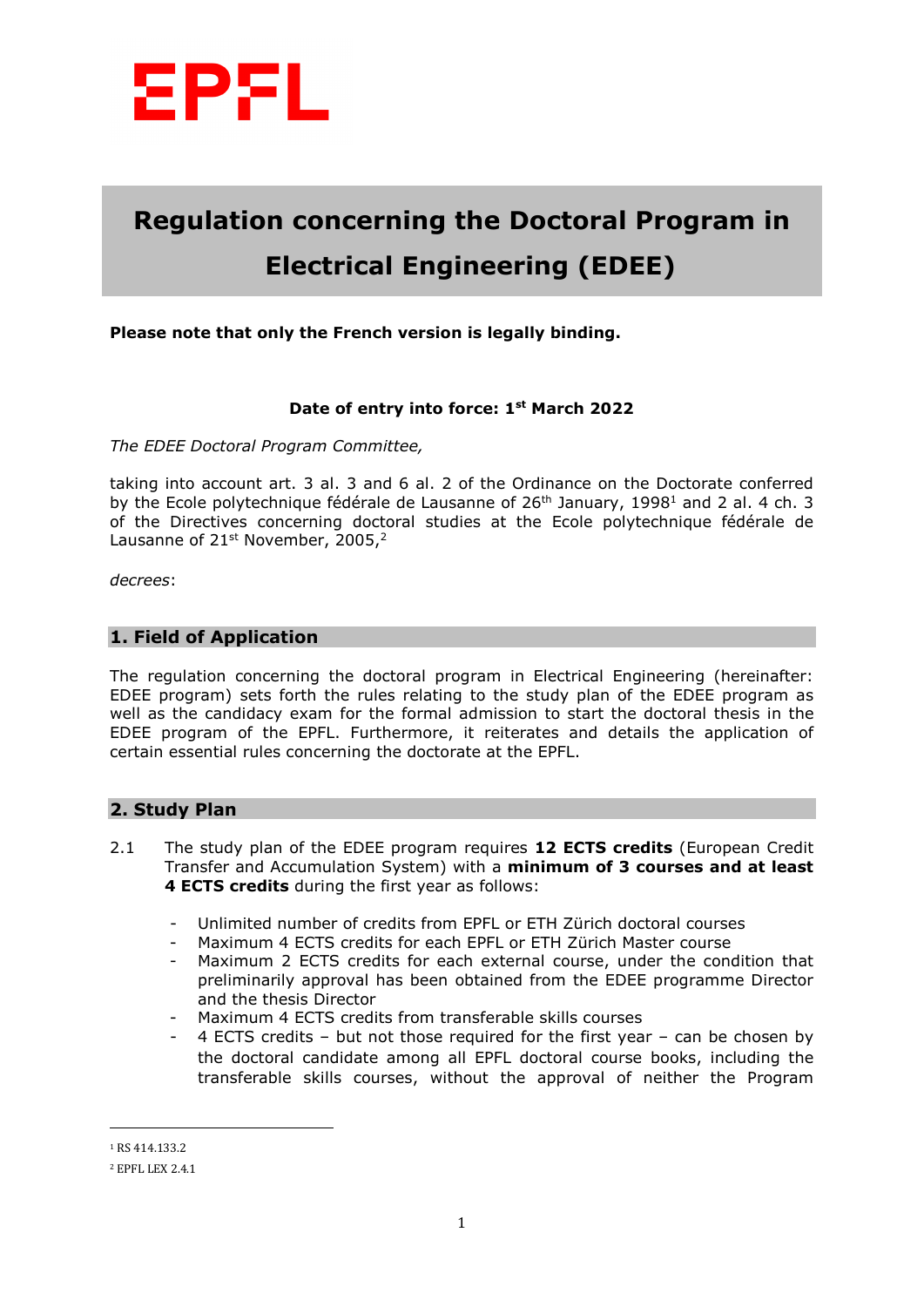Committee nor the thesis Director (Doctoral commission decision, Cdoct 107, May 2015)

2.2 Preference shall be given to doctoral courses in the study plan. A study plan without doctoral courses needs to be strongly motivated and formally preapproved by the EDEE program Director and the thesis Director.

# **3. Candidacy Exam**

- 3.1 To be formally admitted to start a doctoral thesis at the EPFL, the doctoral candidate must successfully pass the candidacy exam at the end of the  $1<sup>st</sup>$  year of doctoral studies (art. 6 and 8 al. 1 let. a of the Ordinance on the Doctorate and art. 8 al. 1 and 2 of the Directives concerning doctoral studies at the EPFL). The candidacy exam consists in an oral presentation of approximately thirty minutes by the candidate about his·her research proposal, followed by questions from the jury. The candidate must demonstrate the originality of the thesis subject, the objectives and methods envisaged, as well as the hypothesis and related scientific arguments, including the general context of the thesis subject, state of the art of research in the area, position of the doctoral candidate's work within the research area, plan and methodology for the research project as well as the timeframe for its completion.
- 3.2 The candidacy exam jury is composed of the following members:
	- $\circ$  The jury President who is a thesis Director (prof. or MER) affiliated to the EDEE doctoral program. An exemption can be granted by the program Director enabling a thesis Director from another doctoral program to chair as the jury President.
	- o An expert in the addressed research area (EPFL member or external member with a PhD, not from the same external company as another member of the exam jury).
	- o The thesis Director and the thesis co-Director (where applicable). The President and the expert cannot be members of the same research unit (chair or laboratory) as the thesis Director.

The thesis Director is allowed to invite additional members. They are required to respect the confidential nature of the exam and are not permitted to ask questions to the candidate.

3.3 After jury deliberations, the thesis Director verbally informs the candidate of the result of the candidacy exam. Possible jury recommendations are communicated in writing thereafter. The candidate then receives from the EPFL a decision to formally admit or refuse the start of a doctoral thesis at the EPFL (art. 8 al. 2 of the Ordinance on the Doctorate).

## **4. Annual Report**

During the thesis work, the doctoral candidate has the obligation to submit an annual progress report each year. The annual reporting takes place between 1st March and 1st June each year and only concerns students enrolled in EDEE who have successfully passed their candidacy exam before 1st December of the previous year and have not submitted yet their thesis jury proposal by the annual report deadline. The candidate submits a summary of the work progress, as well as a point-by-point self-evaluation. In parallel, the thesis Director (and co-Director when applicable) complete an analogous assessment of the work progress. After a joint discussion the report is cosigned by the